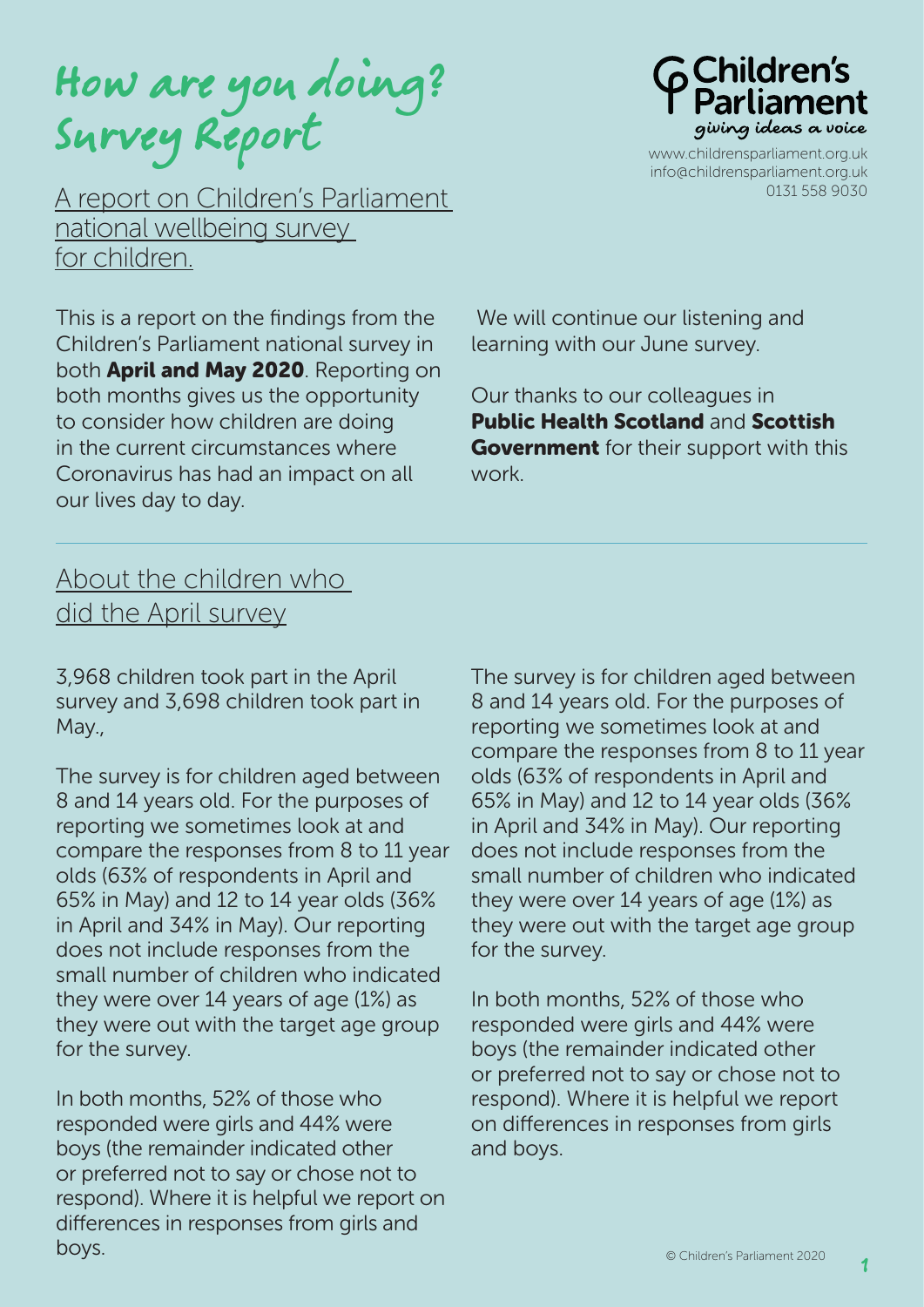## About the survey

Children are given 31 statements and a 5-point scale to respond – from strongly agree to strongly disagree. There are final questions where children can identify what they are worried about and what helps them feel good.

Childrens Parliament also publishes the **Corona Times Journal, with reports** from Members of Children's Parliament on a range of topics, from health and wellbeing to relationships to learning in lockdown and thoughts about the return to school. More here bit.ly/Coronavirus\_Kids

- This report has 6 sections: **1. LEARNING AND ACTIVITIES** 
	- 2. ACCESS TO INFORMATION, EXPRESSING OPINIONS AND EXPERIENCING RIGHTS
	- 3. HEALTH
	- 4.FAMILY AND FRIENDS
	- 5. WORRIES
	- 6.WHAT MAKES YOU FEEL GOOD AT THE MOMENT?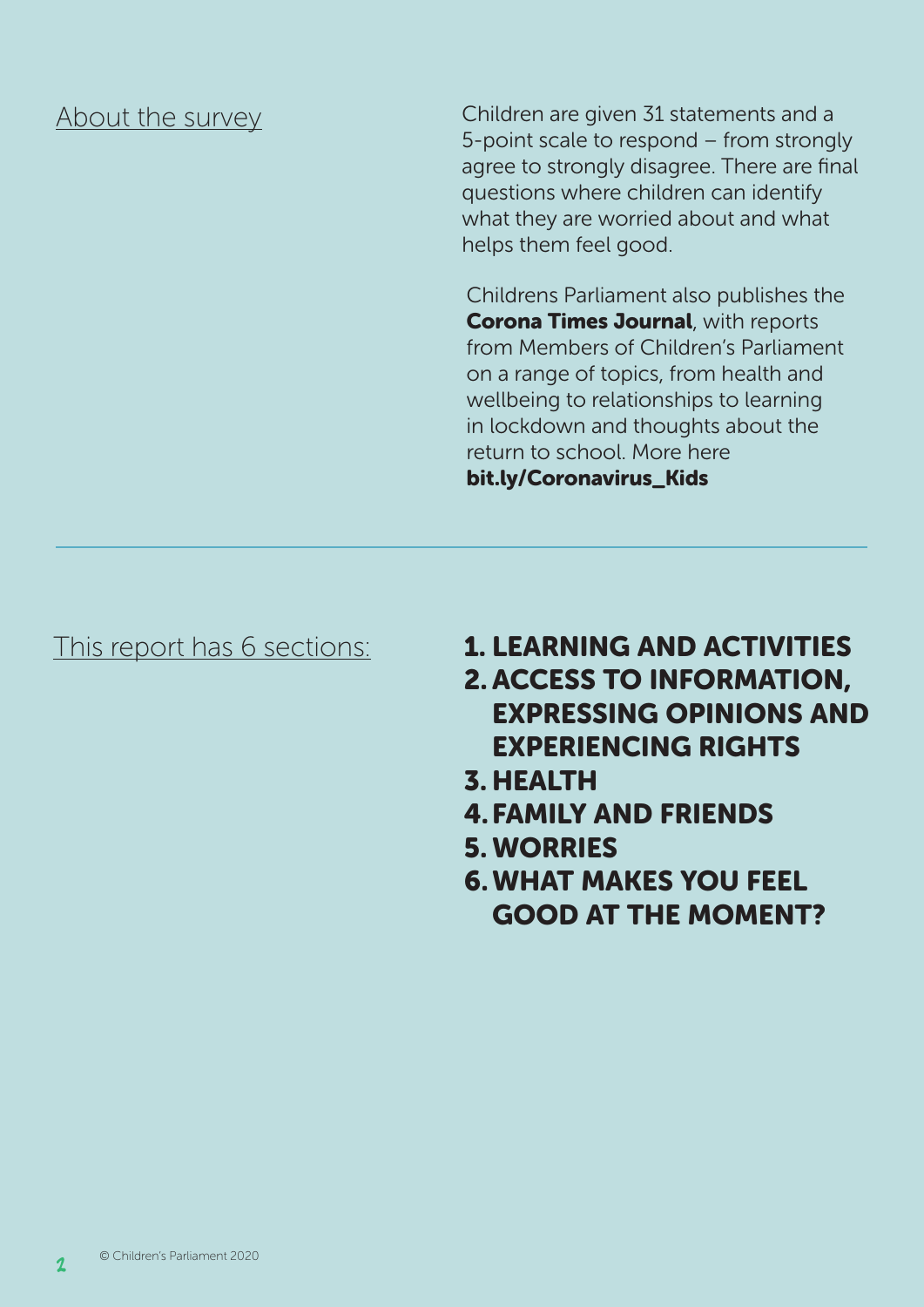How might we summarise the picture that is emerging for our children in these challenging times?

Across all areas there is a small but noticeable decline in the wellbeing of children. This is particularly true for girls, and especially for girls aged 12 to 14.

When it comes to learning at home children are reporting less choice and a declining sense of fun or pride in work and increased levels of boredom. Meanwhile they are increasingly worried about doing school work and learning at home. Older children, 12 to 14 years old, are less likely to see learning at home positively.

Most children can access information, express opinions and experience their rights. However there are indications of a decline in these areas which is of importance in our preparedness for incorporation of the UNCRC.

Children are indicating a decline in mental wellbeing; fewer generally feel cheerful and in a good mood and they have less energy. Children are increasingly feeling lonely and less sure that in difficult times they will be okay.

The period of lockdown has shifted the balance of childrens lives - not going to school or meeting friends means that family time and relationships become even more central. Most children are safe and happy at home but for those children who are not the experience of lockdown may intensify concerns or worries.

Children are increasingly worried about a number of things. What they worry about is influenced by age and sex, but as time passes they worry more. Most children have someone at home or external to their family to speak to, but a significant number indicate they do not have someone.

Children identify a number of things that support their wellbeing and help them feel good at the moment. While overall, between April and May, children are identifying fewer things that make them feel good. Parents and carers are central to children's wellbeing.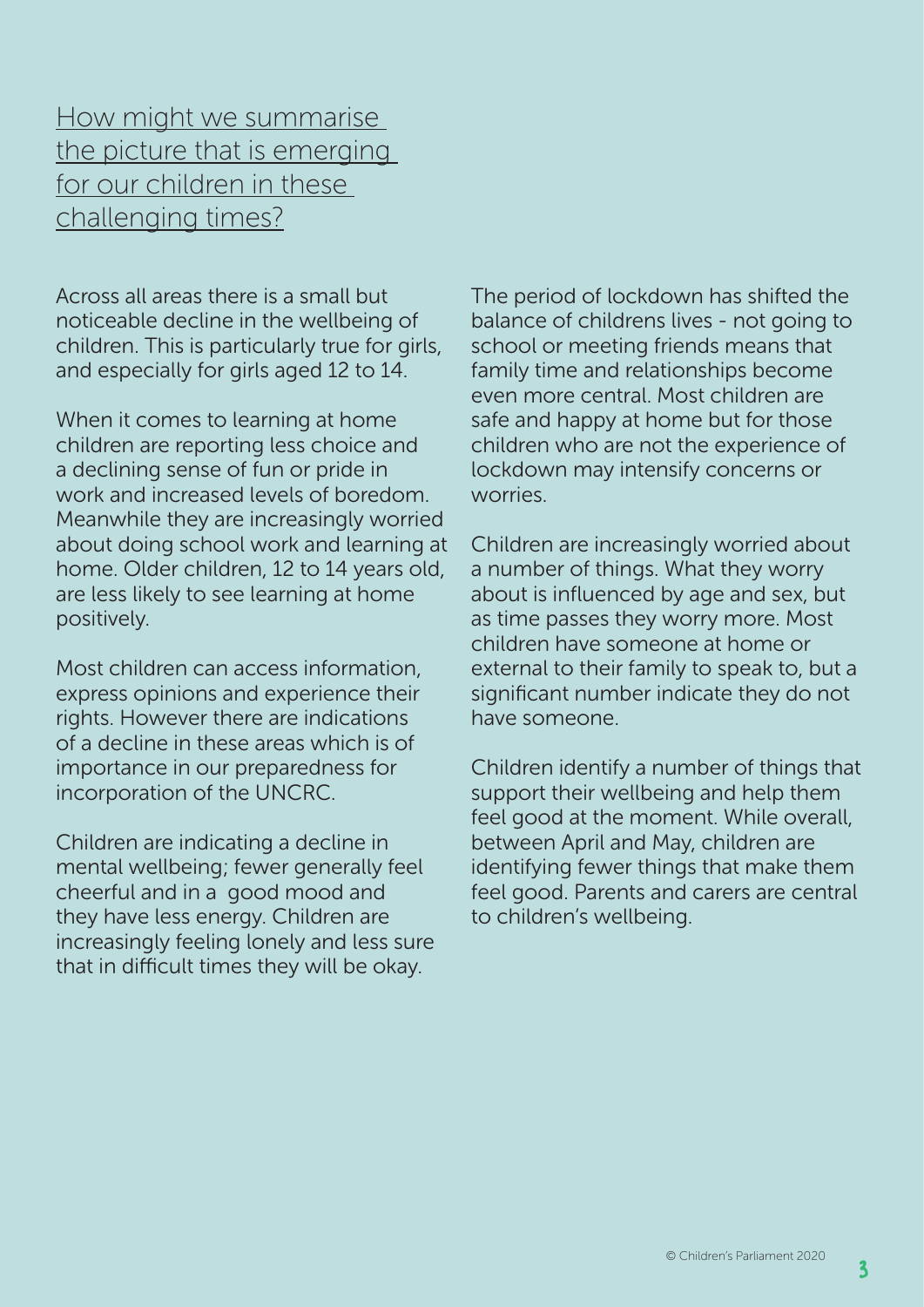## LEARNING AND **ACTIVITIES**

The statements reported here relate to learning or activities that children are taking part in during lockdown. Responses from children can be read in the context of other emerging information about how children are coping with learning at home, for example in the Corona Times Journal published by Children's Parliament.

As learning at home will continue, perhaps in what is being called 'blended' learning with a partial return to school buildings, the findings here indicate that there is much work to be done to improve how children are supported with their learning at home. Children are reporting levels of worry in areas related to learning that should concern us (with more on this in section 5: Worries).

Children reflect here on whether they have fun things to do and whether they can be creative, they report on boredom. Children also report on characteristics that can be seen as positively underpinning learning or participation in activities: on whether they are trying their hardest, on whether they know there are things they are good at or that they are proud of, if they enjoy learning new things. Children also report on whether they feel they have a choice in what they are learning during lockdown, they also tell us about feeling safe online.

### I feel like I have a choice in what I am learning just now

Our May survey results tell us that fewer than half of children feel they have a choice in what they are learning. Compared to April there is a fall in the numbers of children reporting that they feel they have a choice, this is true for all ages and for both girls and boys. In April 55% of 8 to 11 year olds agree/ strongly agree with the statement, and in May only 47% . For 12 to 14 year olds the percentages drop from 37% to 34%. For girls the feeling they have a choice in what they are learning drops from 49% in April to 43% in May; for boys from 48% in April to 42% in May.

There are statistically significant changes across age and sex between April and May in relation to this statement. Younger boys aged 8 to 11 year old are more likely to report in May that they strongly disagree they have a choice (5% in April/7% in May). For older boys aged 12 to 14 years old there is a significant shift in that 29% now disagree they have a choice compared to 24% in April. For 8 to 11 year old girls a larger number now strongly disagree with the statement (now 5% compared to 3%) and 12 to 14 year old girls are also more likely to indicate they strongly disagree (9% compared to 6%).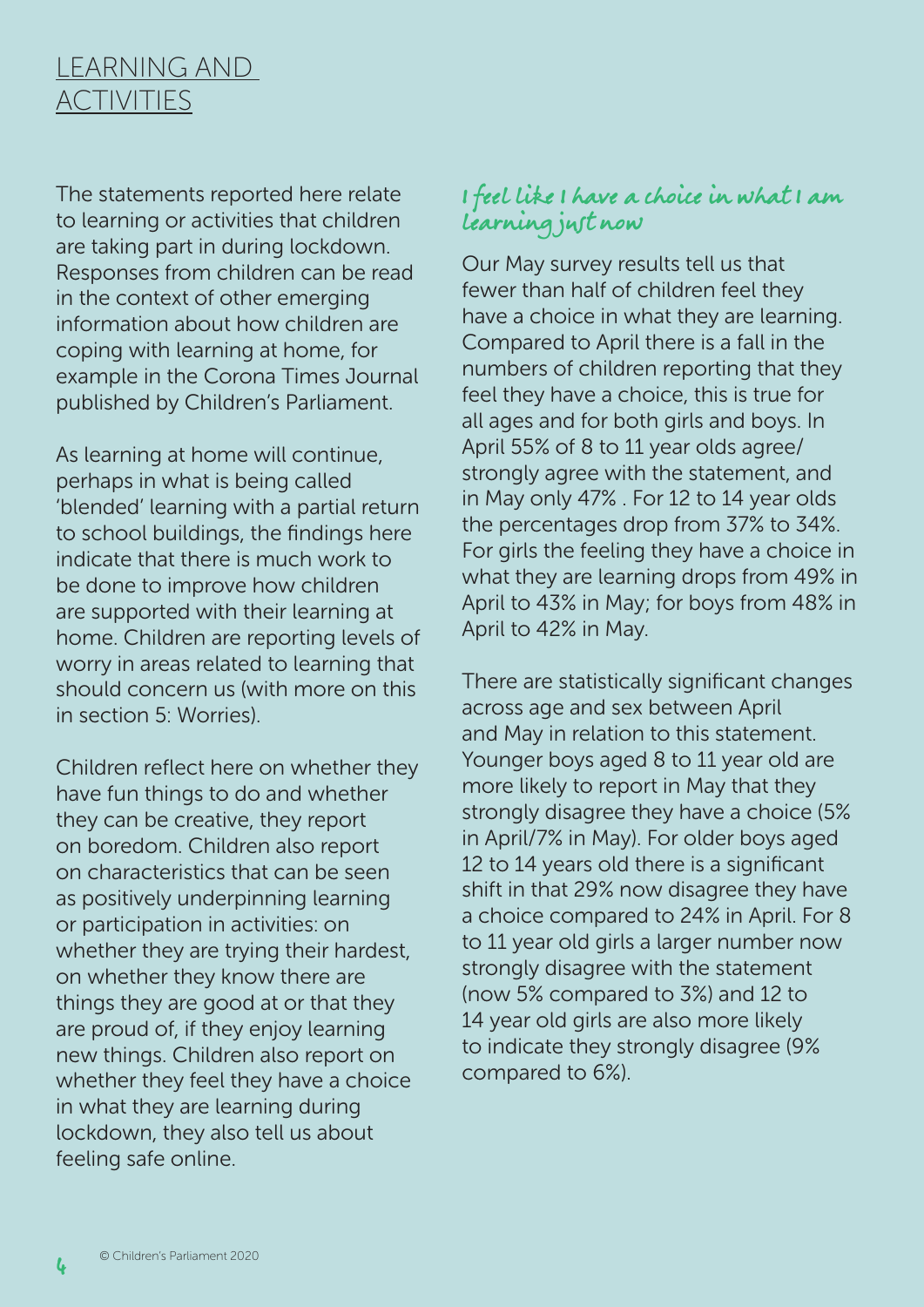I have fun things to do in my days

> I enjoy learning new things

If I want to, I can be creative

I know that there are things that I am good at

Looking at all respondents 75% of children agree/strongly agree that they have fun things to do in their day. Boys are more likely to say that they have fun things to do than do girls: 80% for boys compared to 72% for girls in May. Children are less likely to strongly agree with this statement in May than they were in April.

There is a fall in the number of children that report they agree/ strongly agree with this statement: from 80% in April to 78% in May. This decline is true for both girls and boys and for older and younger children.

In both April and May 92% of respondents said that they could be creative if they wanted to be. This is equally the case for girls and boys but 8 to 11 year olds are more likely to agree/ strongly agree compared to 12 to 14 year olds (94% compared to 89% in May).

While most children agree/strongly agree with this statement (93% in April and 92% in May) there are differences in terms of age and sex. Younger children (8 to 11 year olds) are more likely to agree/strongly agree than older children (93% compared to 89% in May) and boys more likely to agree/strongly agree than girls (94% compared to 90% in May). All children are less likely to strongly agree with this statement in May compared to April. For 12 to 14 year old girls there are statistically significant shifts between April and May responses; girls are less likely to strongly agree with the statement (40% in April and 33% in May) and more likely to disagree (2% in April/5% in May).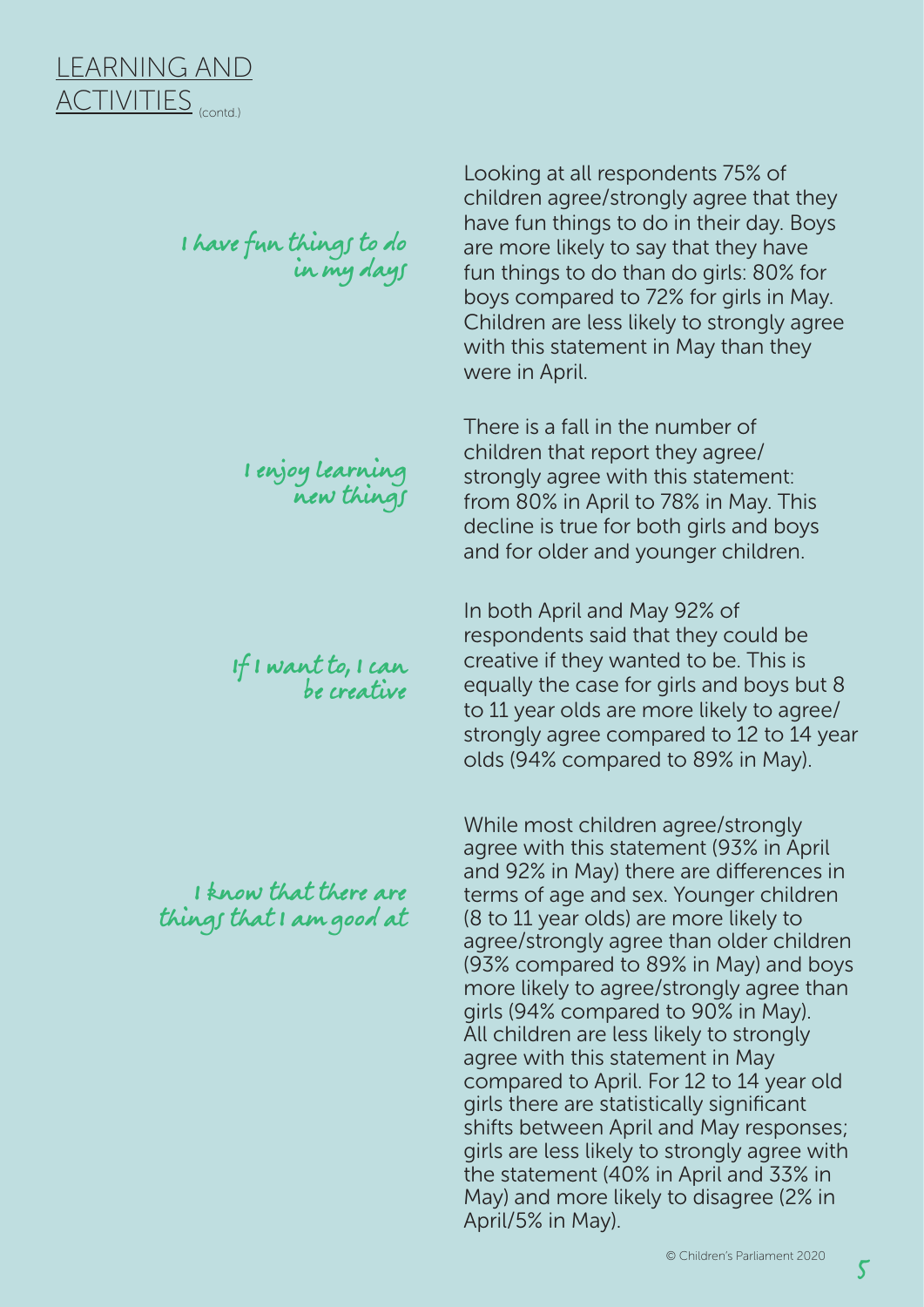

These changes for girls are statistically significant. In April 22% and in May 28% of girls age 12 to 14 report they strongly agree that they often feel bored. When it comes to 8 to 11 year olds girls responding those who strongly agree is up from 16% in April to 20% in May. I am proud of the While most children agree/strongly agree things I can do with this statement (88% in April and 86% in May) there are differences in terms of age and sex. In both April and May boys are more likely to agree/strongly agree; in May 88% of boys do so compared to 85% of girls. The greatest differences are in terms of age. In May 90% of 8 to 11 year olds agree/strongly agree compared to 80% of 12 to 14 year olds. I often feel bored In May, children report increased levels of often feeling bored. There are differences in response based on sex and age. Girls are more likely to agree/strongly agree that they often feel bored: 58% of girls compared to 49% of boys in May. This has increased from April to May with the numbers of girls reporting they often feel bored up by 4%, compared to an increase of 2% for boys.

> Older children aged 12 to 14 also report higher instance of feeling bored compared to 8 to 11 year olds, with an increase in the gap between the two groups. In April 49% of 8 to 11 year olds reported often feeling bored, up to 51% in May. For 12 to 14 year olds, in April 55% reported often feeling bored, with 60% in May.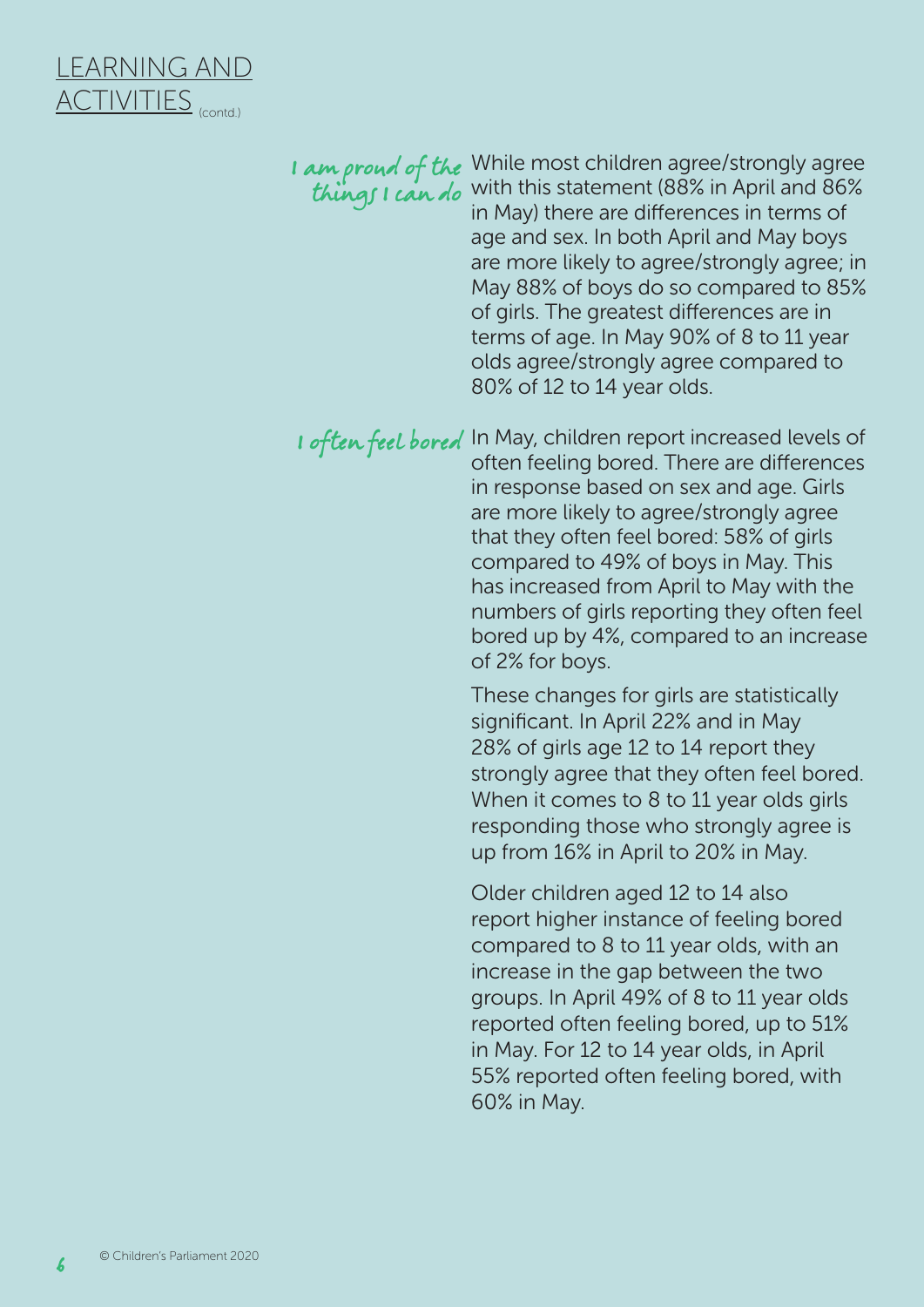

something, 1 try my hardest

75% of children responding in May When  $1$  do agree/strongly agree that when they do something they try their hardest, consistent with April's responses. There are differences in responses by age and sex. Younger children are more likely to agree/strongly agree: in May 78% compared to 70% for 12 to 14 year olds. Girls are more likely to agree/strongly agree than boys: in May 78% compared to 73% for boys. There are statistically significant changes in the response from 8 to 11 year old girls with a shift from a strongly agree response (35% in April/32% in May) to agree.

Looking at the April and May surveys When I am reported levels of feeling safe on line are  $online$  I consistent for respondents as a whole feel safe when it comes to children who agree/ strongly agree that they feel safe online (April 82% and May 82%). However there are differences by age and sex. In May, 86% of boys but 80% of girls agree/ strongly agree they feel safe on line. In May 85% of 12 to 14 year olds but only 81% of 8 to 11 year olds agree/strongly agree they feel safe on line.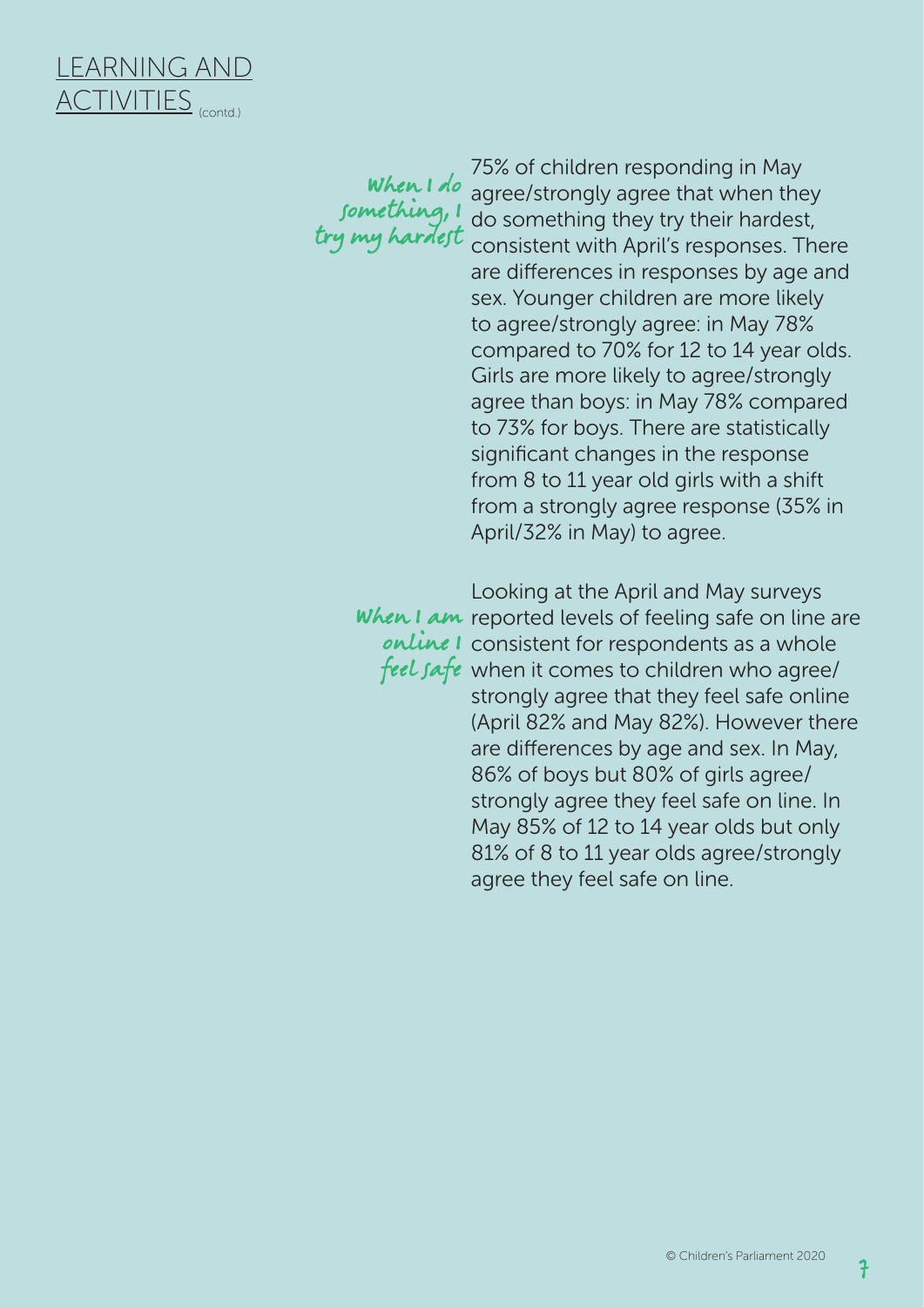## ACCESS TO INFORMATION, EXPRESSING OPINIONS AND EXPERIENCING RIGHTS

The statements discussed in this section relate to children's perceptions on whether can look for and get information, if they feel free to express ideas and opinions and whether their rights are being respected. While a majority of children indicate a positive response across these statements there are a significant minority who do not feel able to express their ideas or opinions and for whom there is a feeling that rights are not respected by others. In the context of Scotland's preparedness for incorporation of the UNCRC, and in light of the Scottish Government's consideration of how Coronavirus is impacting on children, these are important factors to consider.

I can look information at I need.

> I feel free to express my ideas and opinions

I feel rights are by others

In April 88% of children agree/strongly agree that they can look for and get for and get information that they need, in May the response was consistent at 89%. This is true for all children regardless of age or sex.

> There has been a fall in the number of children who feel free to express their ideas and opinions. While the fall is small across the full population of children (with 79% of children in April and 77% of children in May reporting they agree/ strongly agree) there are sex and age differences.

In terms of sex differences are small: in May 78% of boys agree/strongly agree compared to 77% of girls. However differences by age are significant and growing; 8 to 11 year olds are most likely to agree/strongly agree that are free to express ideas and opinions (81% in April and May) but 12 to 14 year olds report a decline from 74% in April to 69% in May.

There has been a fall in the number of children who feel that their rights are *like* my respected by others. The fall is small across the full population of children respected (with 82% of children in April and 80% of children in May reporting they agree/ strongly agree) however there are sex and age differences.

> The percentage of boys reporting that their rights are respected remains consistent across April and May at 81%; for girls there is a fall in the number of girls who agree/strongly agree with the statement from 83% in April to 79% in May. In terms of age responses from 12 to 14 year olds remain consistent at 78% who agree/strongly agree with the statement, but fall for 8 to 11 year olds from 83% to 81%.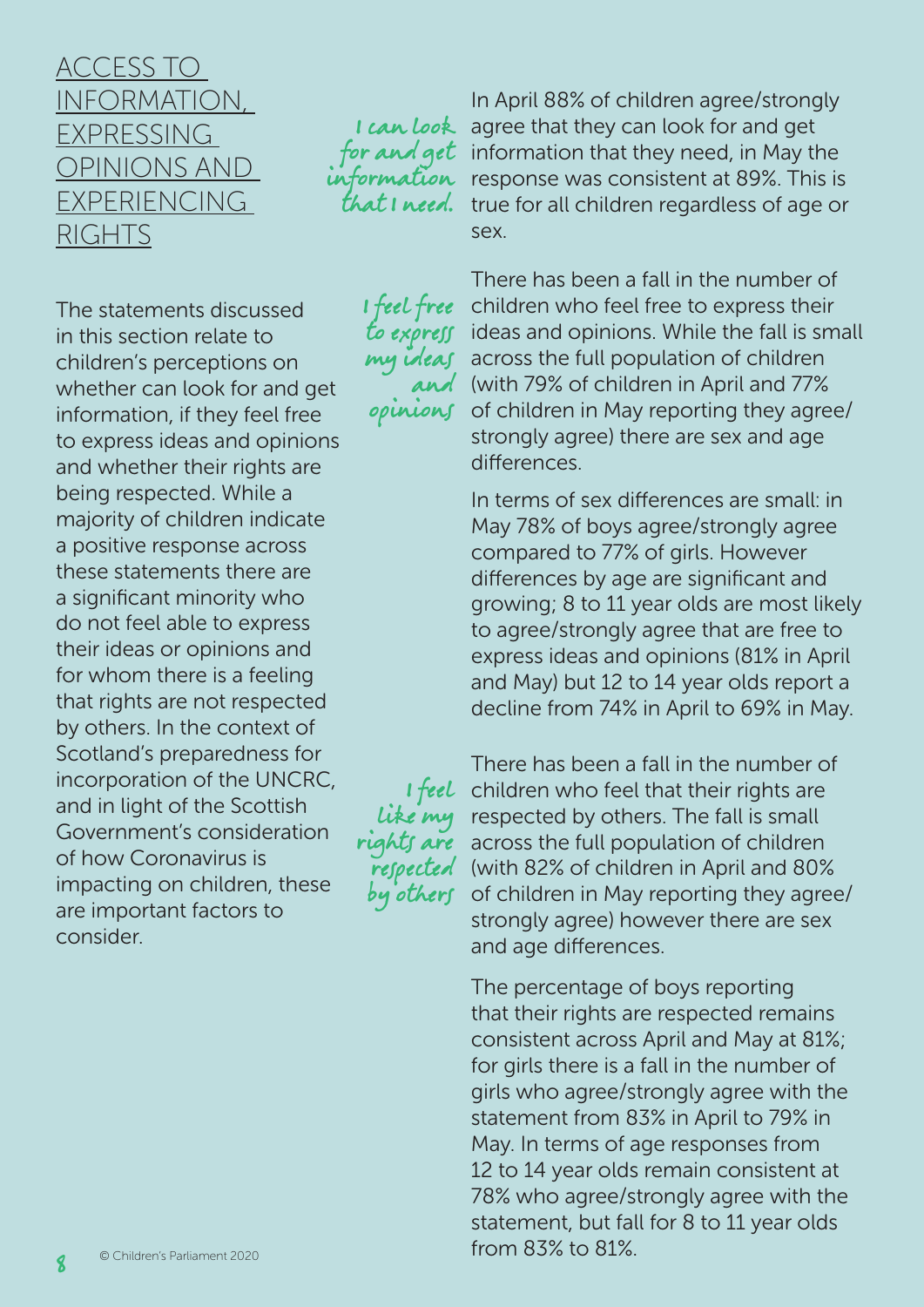## **HEALTH**

Statements about health in the children's survey are primarily about mental health and wellbeing, we might consider this as focusing on 'mood' and a sense of selfefficacy in terms of health choices. The results from these statements should inform considerations being given to how we mitigate immediate concerns there are for children's mental health during the experience of lockdown, and also inform the medium to longer term road out of lockdown, we might consider this recovery.

Children reflect here on their ability to make healthy choices, to exercise and having someone to talk to with questions about health. They report on mood, in terms of feeling cheerful, feeling as if they have plenty of energy, loneliness and whether if in difficult times they feel they will be okay.

Generally, I feel cheerful and I am in a good mood

Looking at all responses, in April 65% of children reported they agree/strongly agree that generally they feel cheerful and in a good mood. In May this is now 61%. While this decline has impacted across all children there are differences in responses in terms of both sex and age.

Girls show a larger fall in positive response compared to boys. In April 63% of girls indicated agree/strongly agree and in May 59% did so. For boys the responses were 68% April and 66% in May. When it comes to age, the 8 to 11 year olds show a drop in agree/strongly agree responses from 69% to 66%, and 12 to 15 year olds indicate a decline from 56% to 52%.

Looking from April to May there is a statistically significant increase in the percentage of girls strongly disagreeing with the statement that they are generally cheerful and in a good mood (4% to 8%). Further, overall, there is a statistically significant decline in the proportion of all respondents reporting that they strongly agree that they are generally cheerful and in a good mood (from 22% to 19.5%). A significant number of children are indicating a shift in mood and this is growing.

Most of the time I have plenty of energy

Looking at all responses in May, 78% of children report having plenty of energy, a decline of 2% since April. There are differences in terms of sex, in May 82% of boys compared to 75% of girls agree/ strongly agree that they have plenty of energy, although there has been a marginally bigger decline between April and May for boys, compared to girls.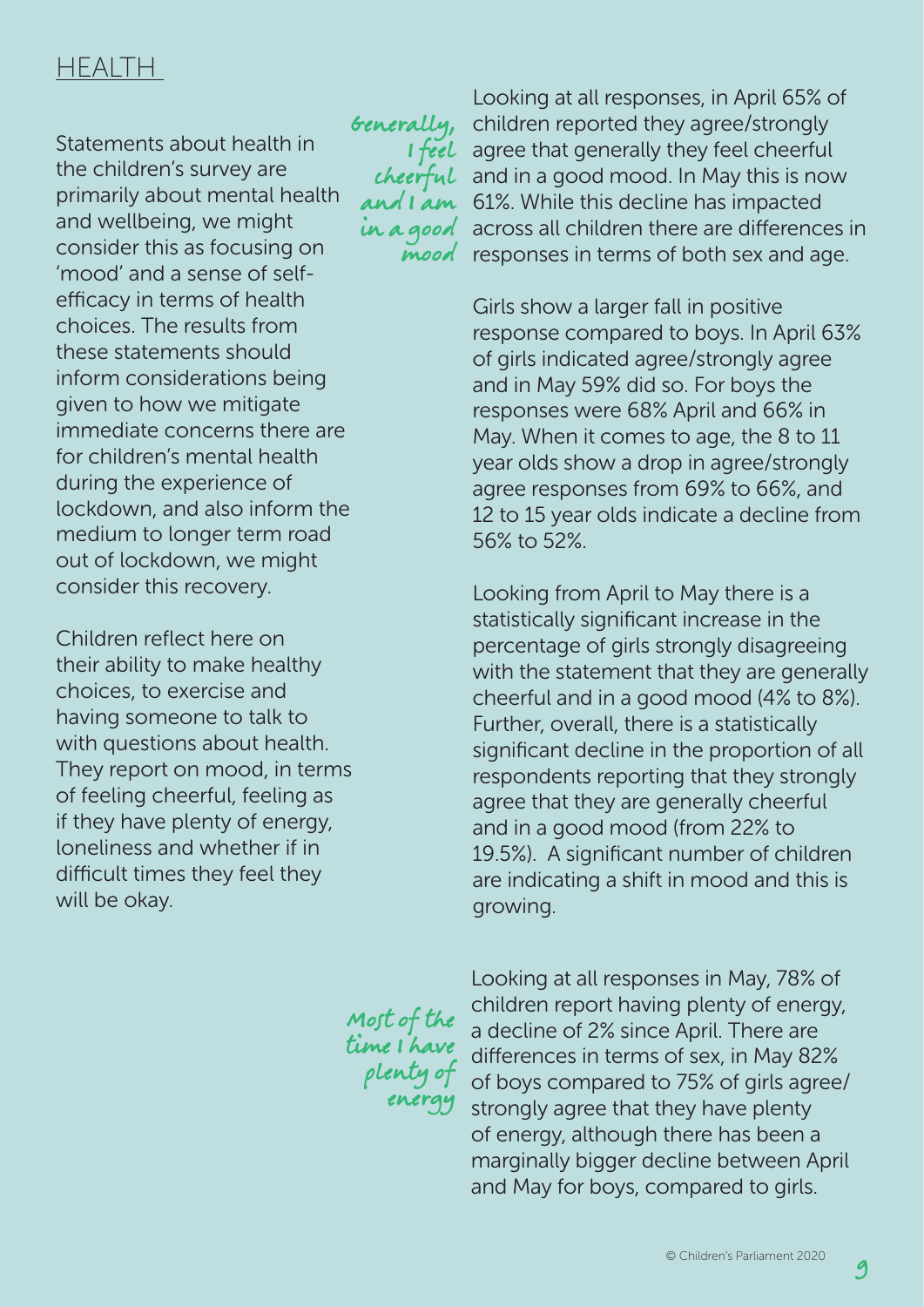

plenty of energy contd.)

There are also significant differences in *Moft of the* terms of age: in May 84% of 8 to 11 year time I have olds report most of the time they have plenty energy compared to 66% for 12 to 14 year olds. The gap also became bigger between April and May, with a slightly bigger decline for the older age group as compared with the younger group (4% compared to 2%).

> There are statistically significant differences from April to May. 8 to 11 year old boys are more likely to disagree with the statement now (2% in April and 4% in May) and 12 to 14 year old boys are less likely to agree with the statement (47% in April and 40% in May). Girls age 8 to 11 also show a statistically significant shift from a strongly agree response to an agree response (48%/36% in April and 42%/40% in May). All these responses point to children having less energy in May compared to April.

lonely

Looking from April to May surveys there **I** often feel are increased numbers of children who agree/strongly agree that they often feel lonely. This is a small increase for boys from 22% to 23% and larger for girls from 28% to 31%, a widening gap in terms of sex. Increases in those who agree/ strongly agree that they often feel lonely can also be seen for 12 to 14 year olds, from 27% in April to 31% in May. There is a statistically significant increase in the percentage of girls reporting that they strongly agree that they feel lonely (12% to 17.5%).

contd.)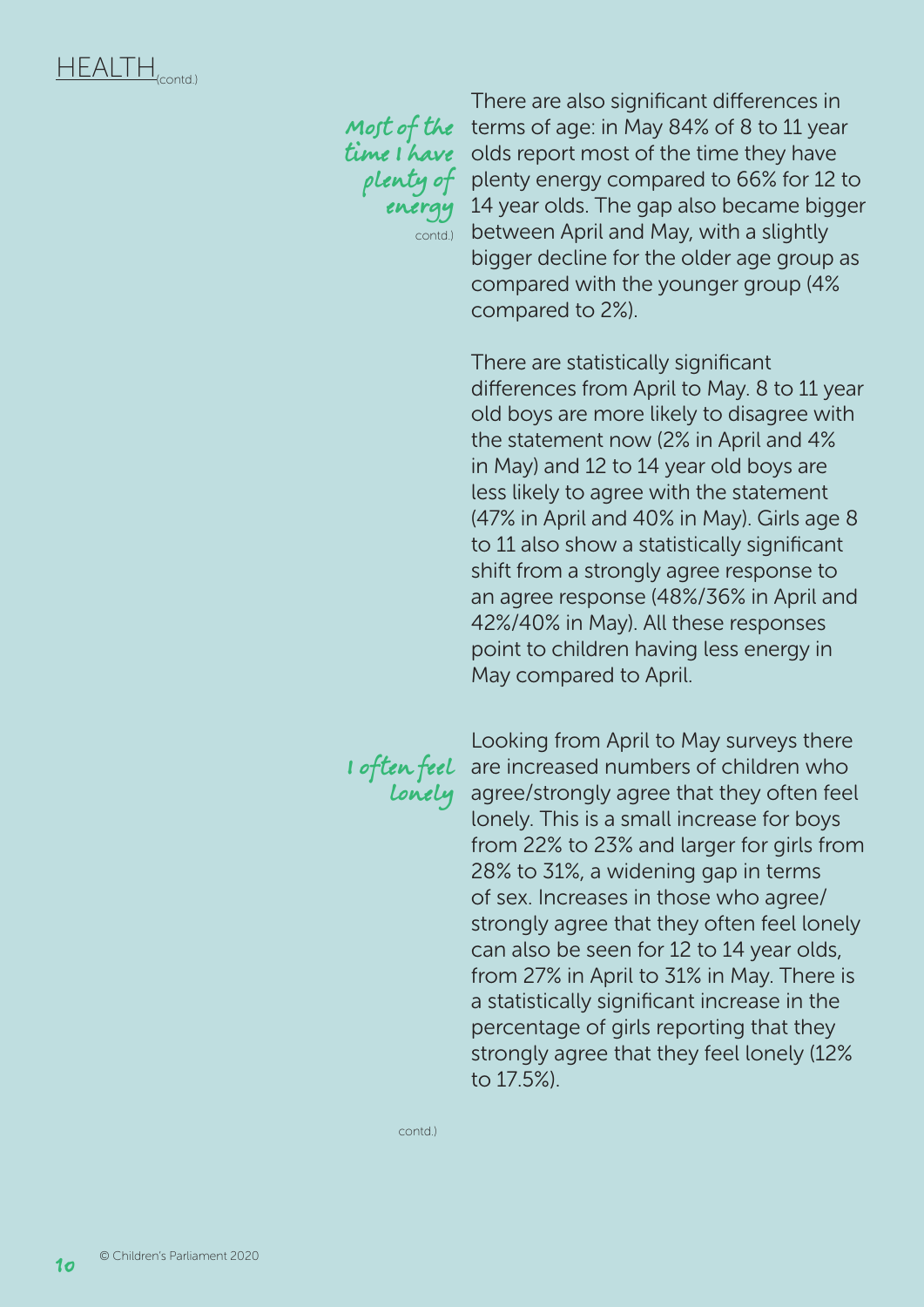be okay

In May 70% of children agree/strongly Even if I am agree that even if they are having a having a difficult difficult time they feel they will be time, I feel I will okay; this is a small decline since April (72%). There are however differences in responses in terms of sex and age. In May 74% of boys compared to 69% of girls agree/strongly agree with the statement. In terms of age 8 to 11 year olds 74% agree/strongly agree in May (comparable to April) compared to 63% of 12 to 14 year olds. The response from 12 to 14 year olds shows the largest decline, from 67% in April to 63% in May.

my life

In April 73% of children reported I think I make they agree/strongly agree that they *healthy choices in* think they make healthy choices, this remained consistent when considering all respondents in May. However there are differences by sex and age. The gap between boys and girls responses increased slightly in May when 70% of boys and 75% of girls report they agree/ strongly agree. There was a similar 5% difference between 8-11 year olds (74%) and 12 to 14 year olds (69%).

> There are statistically significant changes between April and May for 12 to 14 year old girls responding: in May these girls are less likely to respond strongly agree (19% in April and 15% in May) and more likely to respond that they agree (49% in April and 56% in May).

In both April and May 73% of children **I think I get** agree/strongly agree that they get enough exercise enough exercise. There are differences relating to age of children responding.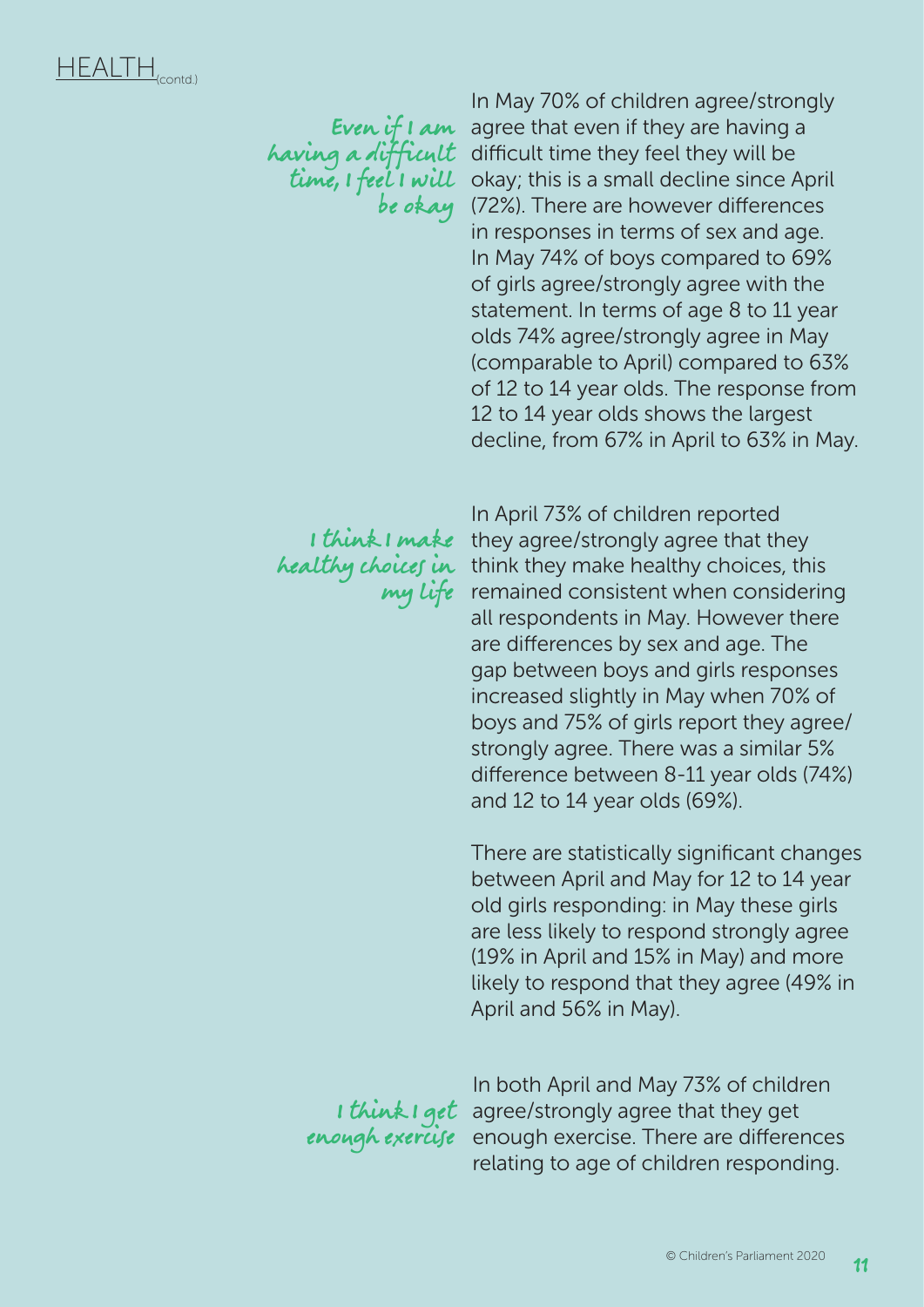I think I get enough exercise contd.)

In May 76% of 8 to 11 year olds indicated agree/strongly agree to this statement while fewer 12 to 14 year olds did so (67%).

There are statistically significant differences in responses from girls looking from April to May with both younger and older girls now less likely to respond strongly agree and more likely to respond agree to the statement – for 8 to 11 year old girls in April 40% strongly agree/40% agree, in May 33% strongly agree/44% agree. For 12 to 14 year old girls in April 27% strongly agree/36% agree, in May 21% strongly agree/45% agree.

If I have a question about my health I know who to speak to

In May, 87% of all children say that they agree/strongly agree that if they have a question about their health they know who to speak to; a slight fall since April (88%). Boys, girls and children aged 8 to 11 years old have responded consistently on this but 12 to 14 year olds indicate a fall in terms of those who know who to speak to with a question about their health: in April 85% agree/strongly agree and in May 81%.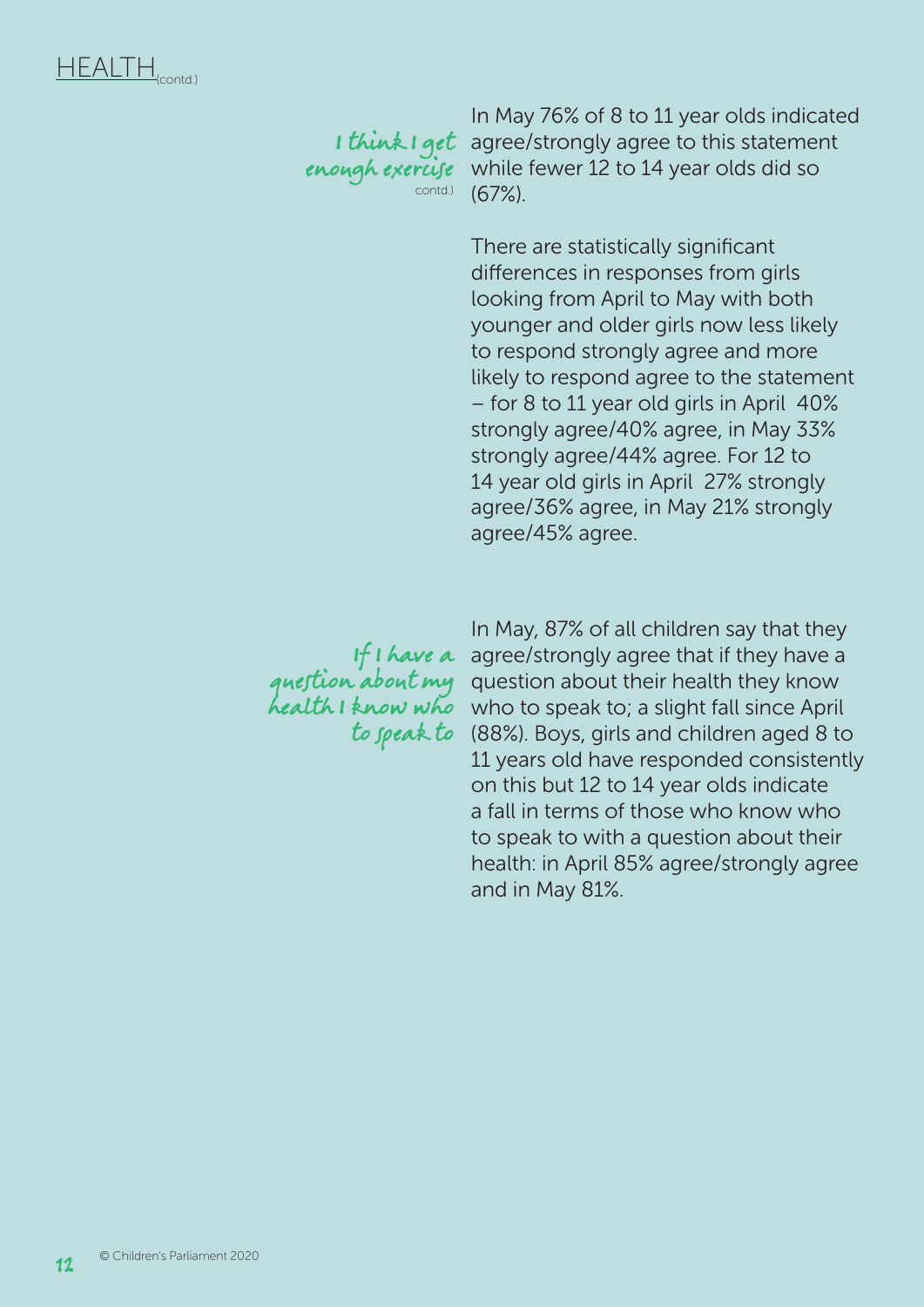## FAMILY AND FRIENDS

The period of lockdown has shifted the balance of childrens lives - not going to school, meeting friends or taking part in activities means that family time and relationships become even more central. Most children are safe and happy at home but for those children who are not, the experience of lockdown may intensify concerns or worries.

Children reflect here on enjoyment of being with their family and how their family is getting on. Children report on whether they feel safe at home, levels of privacy at home and on whether their parents/carers worry about having enough money for the family. When it comes to friends, children report on whether they are happy with their friendships and the degree to which they feel supported by friends. gets along

I think my parents/ca worry about having enough money family

I enjoy being

with my

My family

well together

family

I feel safe at home

Children report consistently across April and May in terms of this statement with 92% of children saying they agree/ strongly agree that they enjoy being with their family, this is true for both girls and boys. However, this statement saw the biggest age effect of the survey: 95% of 8 to 11 year olds agree/strongly agree with this statement in May compared to 85% of 12 to 14 year olds.

Children report consistently across April and May in terms of this statement with 80% of children saying they agree/ strongly agree that their family gets along well together, this is true for both girls and boys. However, there are differences in responses when looking at age: 81% of 8 to 11 year olds agree/ strongly agree with this statement in May compared to 76% of 12 to 14 year olds. The 8 to 11 year old response is the same for April and May, the 12-14 year olds agree/strongly agree response sees a decline from 79% to 76%.

In both April and May 29% of children report that they agree/strongly agree that their parents/carers worry about having enough money for their family. This is true for both girls and boys, and for younger (8 to 11 year olds) and older children (12 to 14 year olds).

Looking at responses from all children 96% of children in both April and May report they agree/strongly agree that they feel safe at home. There is a fall in children reporting agree/strongly agree in terms of 12 to 14 year olds, with 97% doing so in April and 95% in May.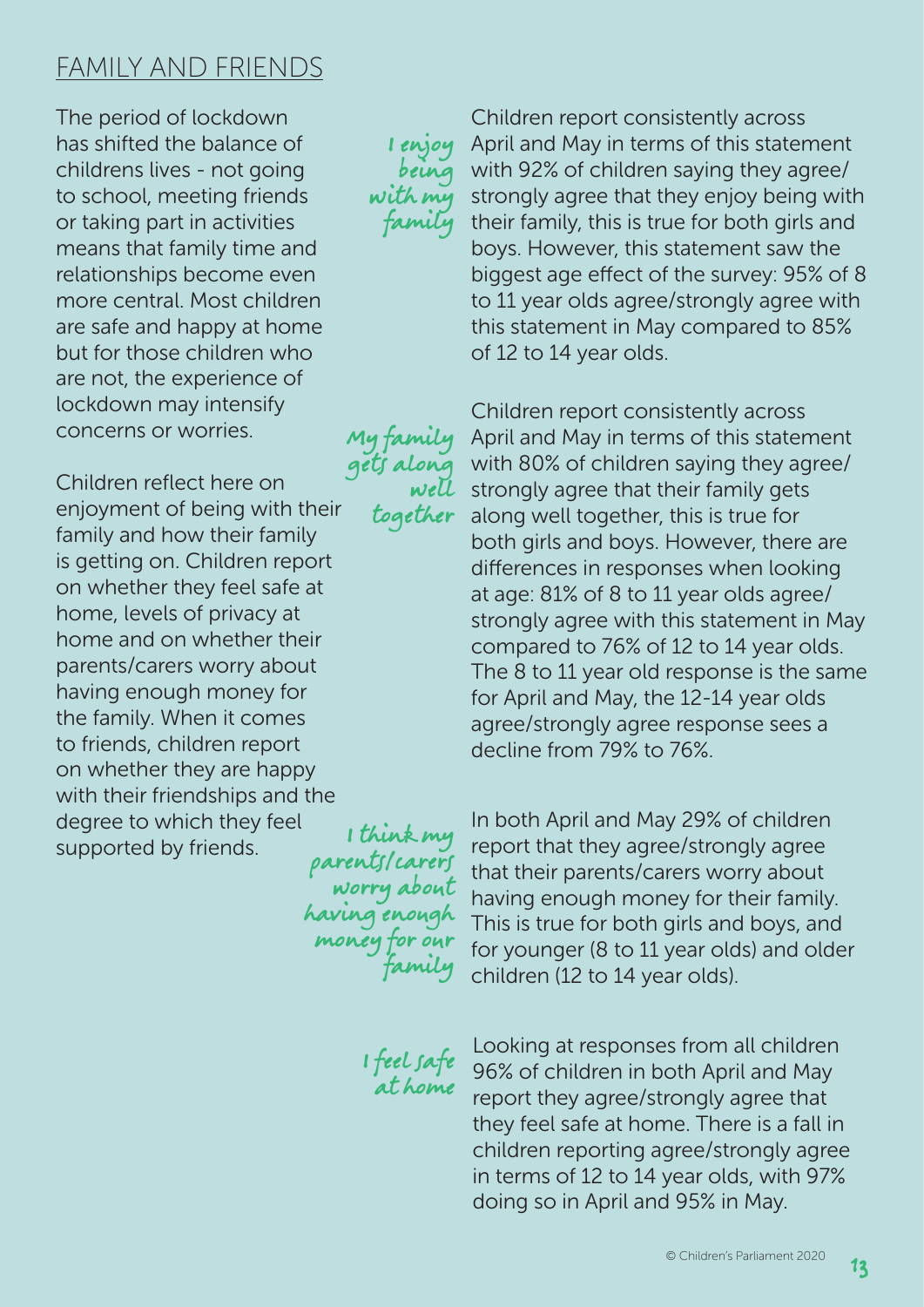

I feel safe at home contd.)

Within these statistics, and although numbers are relatively small, we can highlight some statistically significant changes between April and May in terms of responses from girls, both of which indicate increased vulnerability. For 8 to 11 year old girls there is an increase from 2% to 3% of girls reporting that they neither agree nor disagree with this statement. Further, for girls aged 12 to 14 there is a decrease in the number reporting that they strongly agree that they feel safe at home from 69% in April to 62% in May.

When I want to be alone I can have privacy

Responses from children who agree/ strongly agree with this statement (82%) are consistent across both April and May and for both boys and girls and younger and older children.

I am happy with the friends I have

Most children report being happy with the friends they have. In April 91% agree/ strongly agree with this statement, and in May 90%. This is true for boys and girls, and for 8 to 11 year olds across both months. For 12 to 14 year olds there is a small drop in those who agree/strongly agree from 90% in April to 88% in May.

I feel supported by my friends

Most children report feeling supported by friends. In both April and May 83% agree/strongly agree with the statement. This is true for boys and girls and for 8 to 11 year olds across both months. For 12 to 14 year olds there is a small drop in those who agree/strongly agree from 83% April to 80% in May.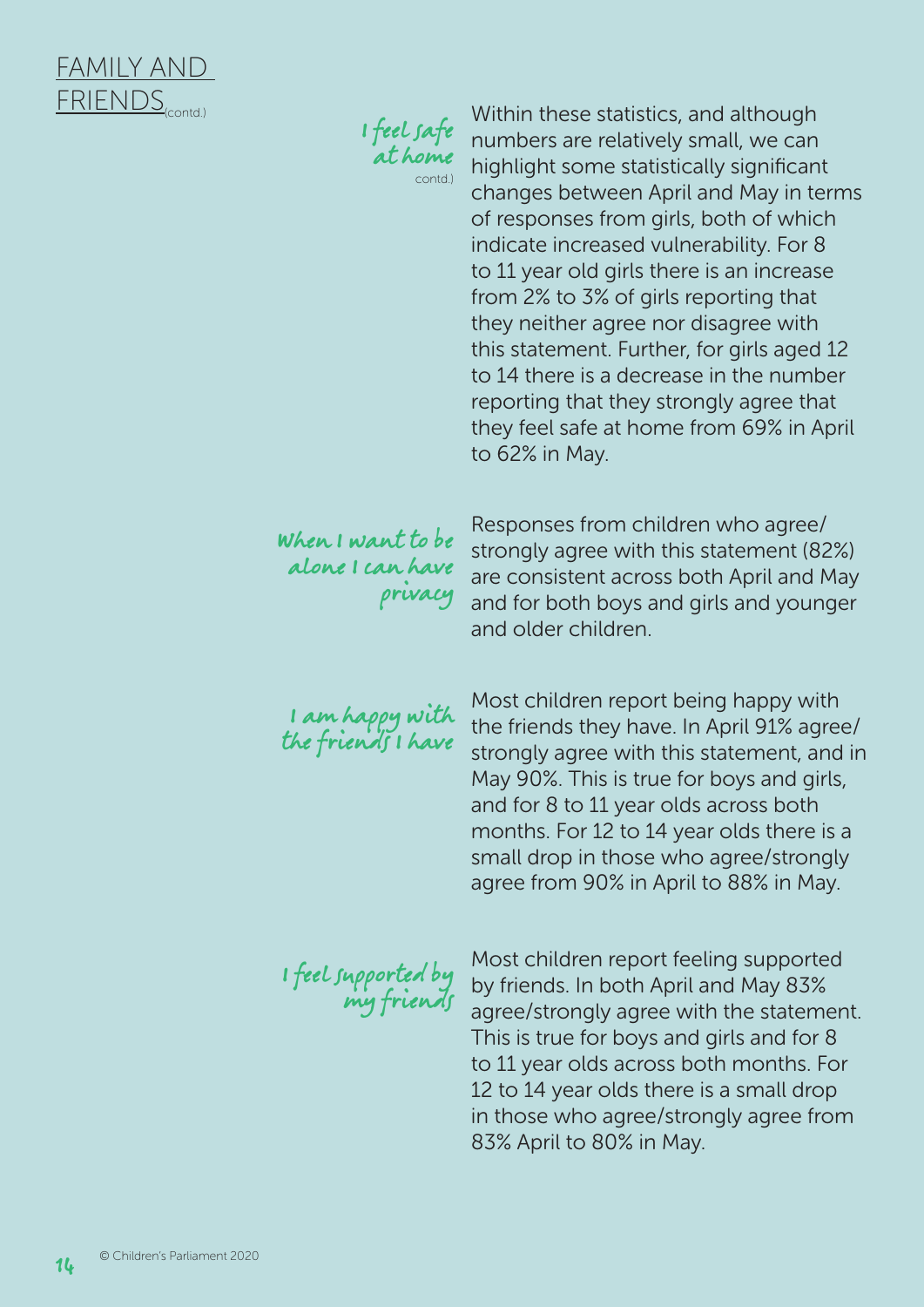## WORRIES

The survey provides children with the opportunity to comment on worries they may have, with a set of statements about worries and also a list of things children might be worried about. In responding to the prompts provided children tell us about their worries in relation to home life, health, learning and friendships. Children also report on where they might go with a worry. Reponses give us an indication of the scale and scope of what children are worrying about.

The worries children reflect on here should inform the supports available to children now, and inform adults and services so that they better understand what they should be attending to as we move to the next phases of our response to Coronavirus. Firstly, some reporting on the statements.

There are lots of things I worry about in my life

> I worry about

Looking from April to May children are more likely to agree/strongly agree that there are a lot of things they worry about in their life. Girls report higher levels of agreement with the statement than boys, in April 36% and in May 37% of girls agree/strongly agree compared to 31% of boys in April and 32% in May. Older children (12 to 14 years old) report higher level of worry. In both April and May 33% of 8 to 11 year olds agree/strongly agree with the statement, for 12 to 14 year old this goes up from 42% in April to 44% in May.

Between April and May there is a statistically significant increase in the percentage of girls who strongly agree that there are a lot of things they worry about in their life, from 17% in April to 21% in May.

Considering all responses in April and in May 25% of children agree/strongly agree that they worry about their own my own health. There are some differences by health sex and age. Girls express higher levels of worry, 25% agree/strongly agree in May compared to 23% of boys. Older children also worry more than younger children, 29% of 12 to 14 year olds agree/strongly agree with the statement compared to 22% of 8 to 11 year olds in the May survey.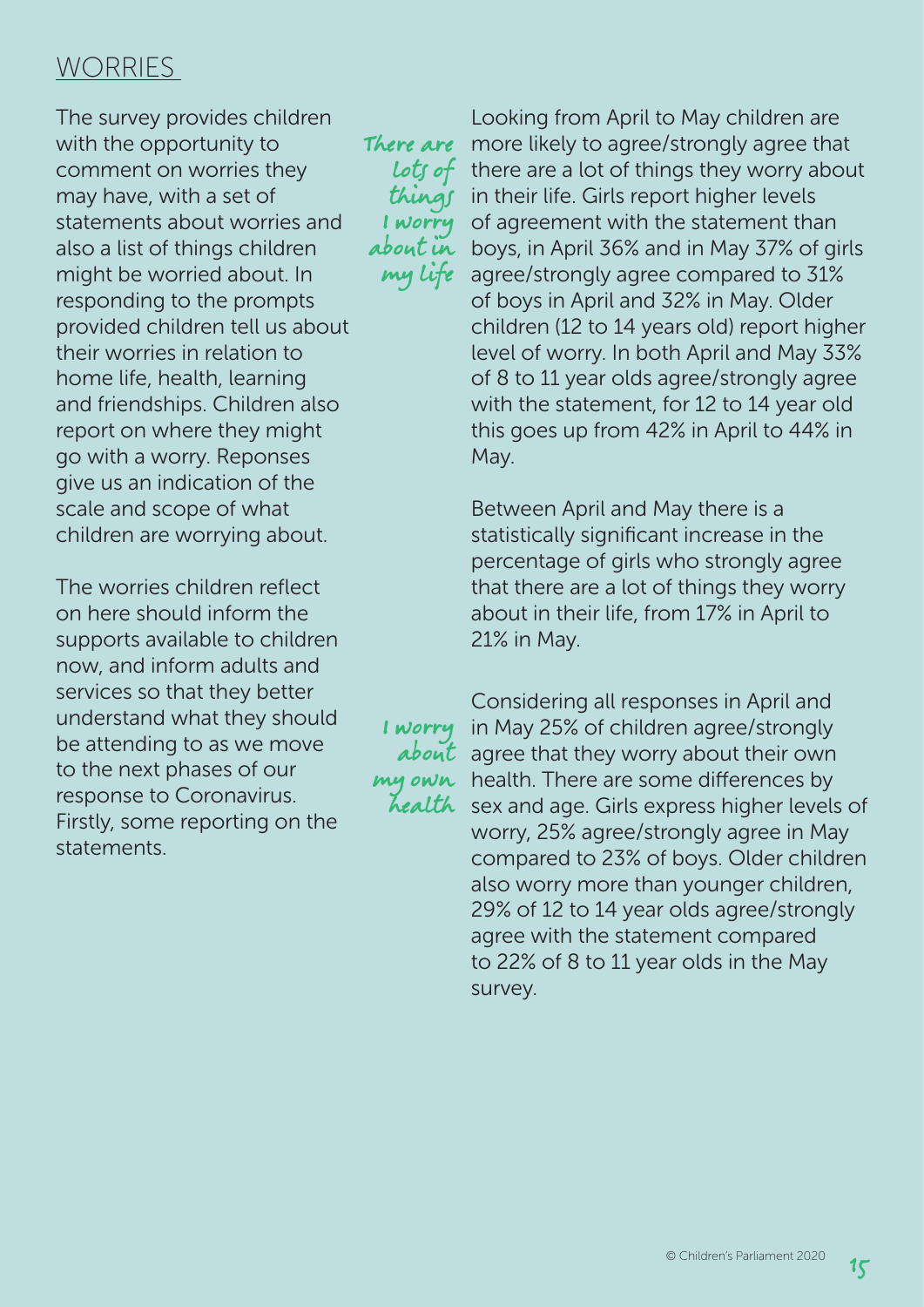I worry about the of people in my family

Considering all responses, in April 62% and in May 61% of children agree/ strongly agree that they worry about health the health of people in their family. This small reduction is true for boys and girls. In terms of age, 8 to 11 year olds indicate the same degree of worry across both months at 62% but older children aged 12 to 14 report a reduction from 63% who agree/strongly agree in April to 60% in May.

when I worry

In May 92% of children agree/strongly I have agree that they have someone in their fomeone family to talk to when they have a worry; to talk a small reduction of 1% since April. Boys to in my respond similarly across both months *family* (94%) while girls indicate a small fall of 1% from 93% in April to 92% in May have a who agree/strongly agree. While 8 to 11 year olds are similarly consistent in this small fall (95% to 94%) the 12 to 14 year olds report a greater decline in those who agree/strongly disagree with the statement, from 90% in April to 87% in May.

my family when I have a worry

In addition to being asked about having I have someone to talk to in their family, fomconc children were also asked about having to talk someone to talk to outside their family. to outside Across all children responding, 76% in April and 77% in May report that they agree/strongly agree that they have someone to talk to outside the family.

> There are differences in terms of sex and age regarding responses. Girls are more likely to have someone outside the family, in May 81% of girls agree/strongly agree they have someone compared to 72% of boys.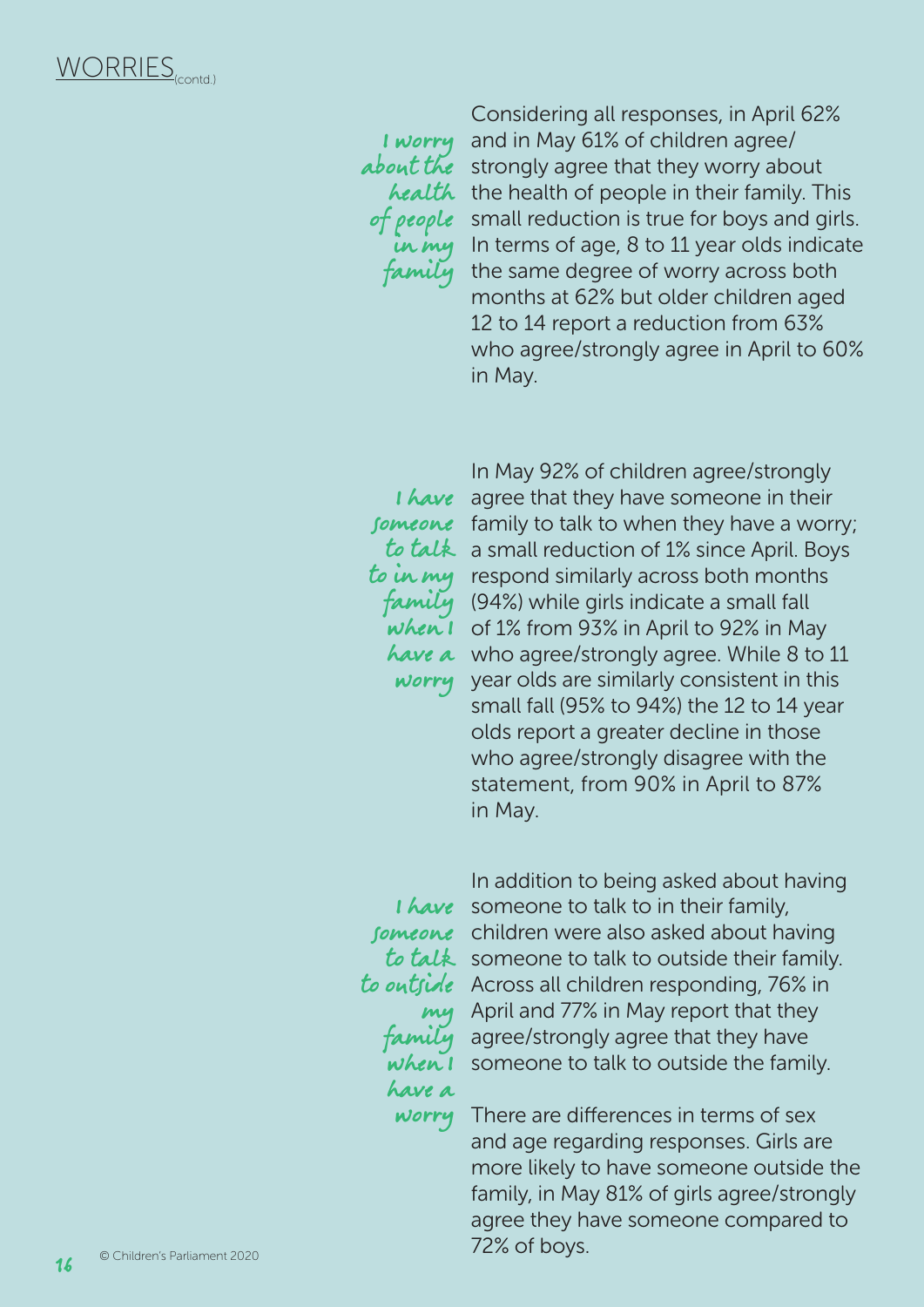|                   | In addition to the statements children<br>Do you worry are given a list of items and asked in<br>about? they worry about any, a simple yes/no<br>response. Below we report on results,<br>compare April and May responses and<br>highlight where there are significant<br>changes in terms of sex or age.                                                                                                                                                                                                             |
|-------------------|-----------------------------------------------------------------------------------------------------------------------------------------------------------------------------------------------------------------------------------------------------------------------------------------------------------------------------------------------------------------------------------------------------------------------------------------------------------------------------------------------------------------------|
| Doing school work | In section 1 'Learning and Activities'<br>children report on the experience of<br>doing school work. When asked whether<br>doing school work is something they<br>worry about, looking at all children, there<br>has been a 6% increase between April<br>and May – with 35% reporting doing<br>school work as a worry in April and 41%<br>in May.                                                                                                                                                                     |
|                   | There are age and sex differences in the<br>responses. For 8 to 11 year olds there is<br>a statistically significant increase - for<br>boys of 9% (28% in April to 37% in May)<br>and girls of 5% (28% in April to 33% in<br>May). Although the biggest percentage<br>increase is for 8 to 11 year olds the actual<br>number of older children worried about<br>doing school work is greater: in May 44%<br>of 12 to 14 year old boys and 60% of 12<br>to 14 year old girls express worry about<br>doing school work. |
| Learning at home  | In section 1 'Learning and Activities'<br>children report on the experience of<br>learning at home. When asked whether<br>learning at home is something they<br>worry about 28% of children in April<br>report learning at home as a worry, this<br>rises to 32% in May.                                                                                                                                                                                                                                              |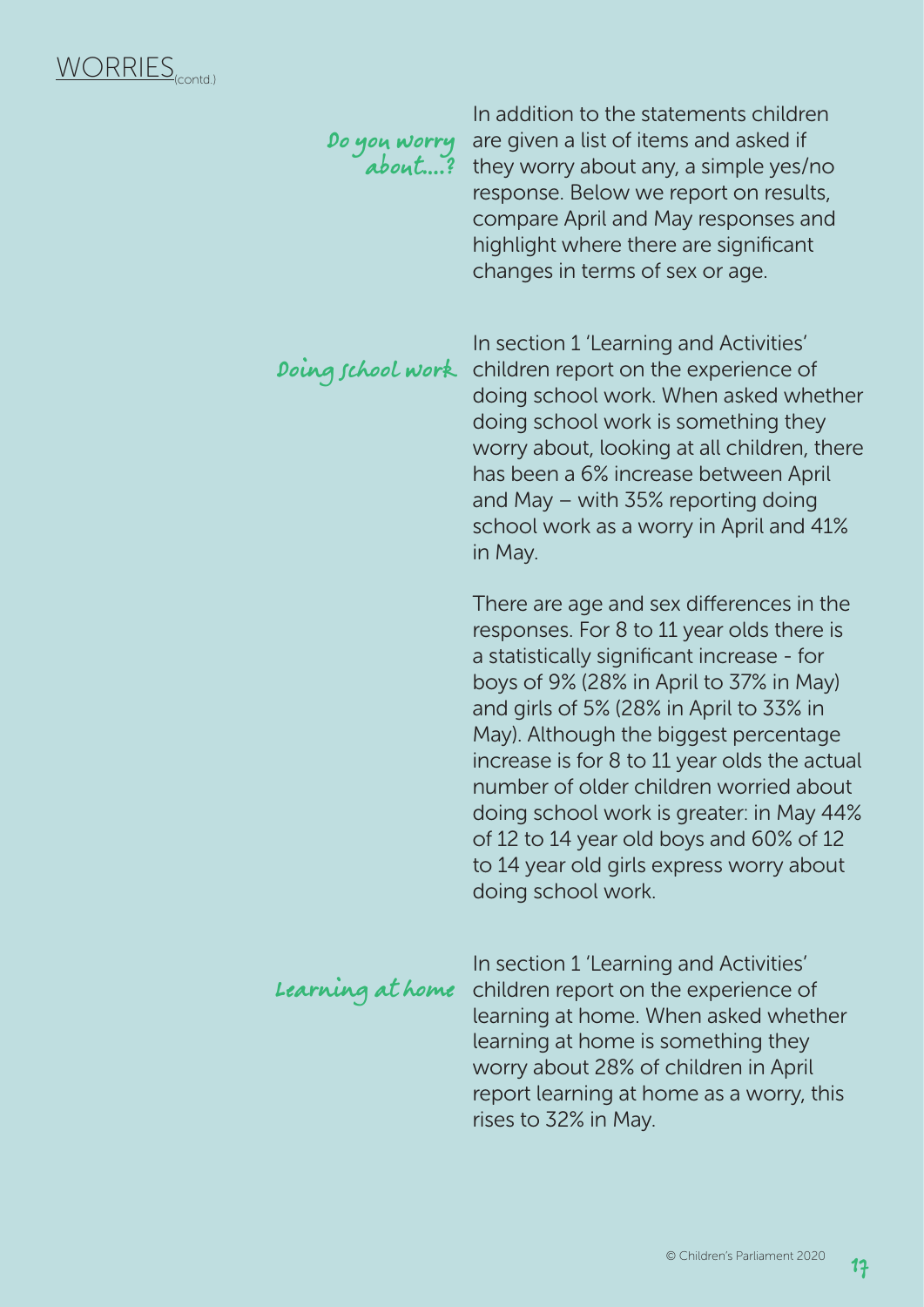# Learning at home

contd.)

The increase in worry for 8 to 11 year olds is statistically significant: with a 6% increase for boys in this age group (21% in April and 27% in May) and 6% increase for younger girls (22% in April and 28% in May). As with worries about doing school work it is older children (12 to 14 year olds) who report in larger numbers that they have a worry in this area; in May 35% (+2%) of boys and 45% of girls (+3%).

The future

More than half of children worry about the future: 54% in April and 55% in May. This remains consistent across both months for boys – in May 48% of 8 to 11 year old boys and 52% of 12 to 15 year old boys report this as a worry. For girls there has been an increase for both younger and older girls. For 8 to 11 year old girls worry about the future is up from 52% in April to 54% in May. For 12 to 14 year old girls there is a statistically significant rise from 64% to 69% between April and May.

Worry about exams is consistent across Exams April and May -  $31\%$  of children say exams are a worry. There are age and sex differences within this figure, with 23% of 8 to 11 year old boys and girls identifying this as a worry, but 12 to 14 year olds more likely to do so. In May 50% of girls and 40% of boys in the older age group identify exams as a worry.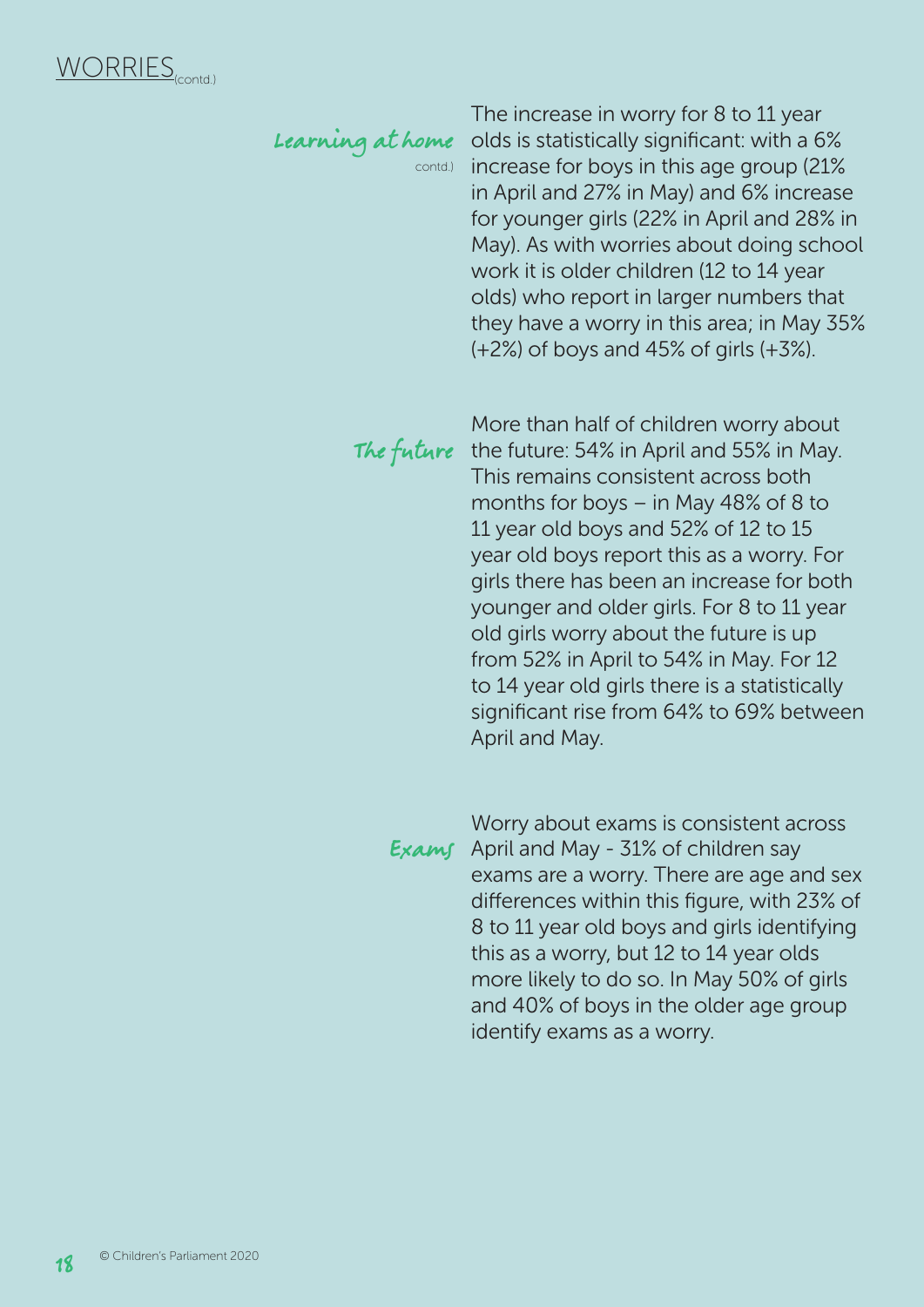In both April and May 50% of children report that they worry about how their family is doing. For 8 to 11 year olds this figure drops slightly for girls (54% in April and 51% in May) and is consistent for boys (47% in both April and May). Fewer 12 to 14 boys in May say their family is something they worry about (43% in April to 38% in May) but worry in this area increases for girls aged 12 to 14 (54% in April to 59% in May). My family

My friends

In April 50% of children report they worry about how their friends are doing, rising to 51% in May. For girls and boys in the 8 to 11 year old age group worries remain consistent, for boys in May at 52% and for girls in May 54%. In the 12 to 14 age group boys report the lowest levels of worry about friends for both months at 38% while 12 to 14 year old girls report highest level of concern at 56% in both months.

In April 24% of children express a worry  $My$  pets about their pets, with 25% doing so in May. Girls in the younger age group (8 to 11 year olds) are more likely to report worries in this area than others (28% in both April and May).

Earlier it was reported that 29% of children say they agree/strongly agree that their parents/carers worry about having enough money for their family. In terms of this more general statement about 'worry about money problems' 17% of children in April and 18% in May say they worry about money problems. Girls in the 12 to 14 year old age group are more likely to identify this as a worry, with 23% doing so in April and 26% in May. Money problems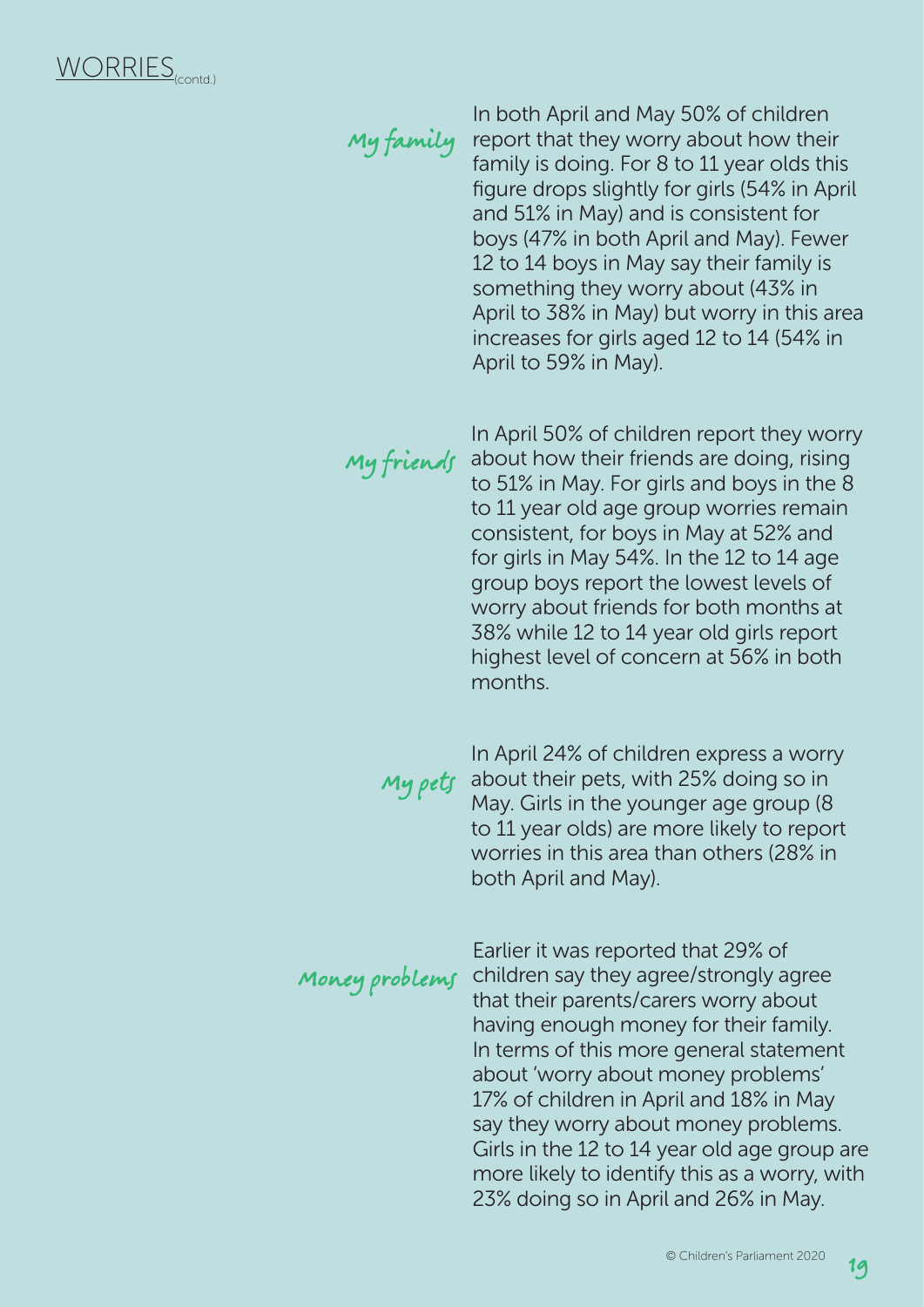## Not being able to play or be creative

In both April and May 17% of children express a worry about not being able to play or be creative. This is a consistent across all children regardless of age and sex.

The graph below presents percentage of children that worry about each of the topics above, by age and sex. The graph which follows shows the percentage change in the proportion of children that worry about each topic.





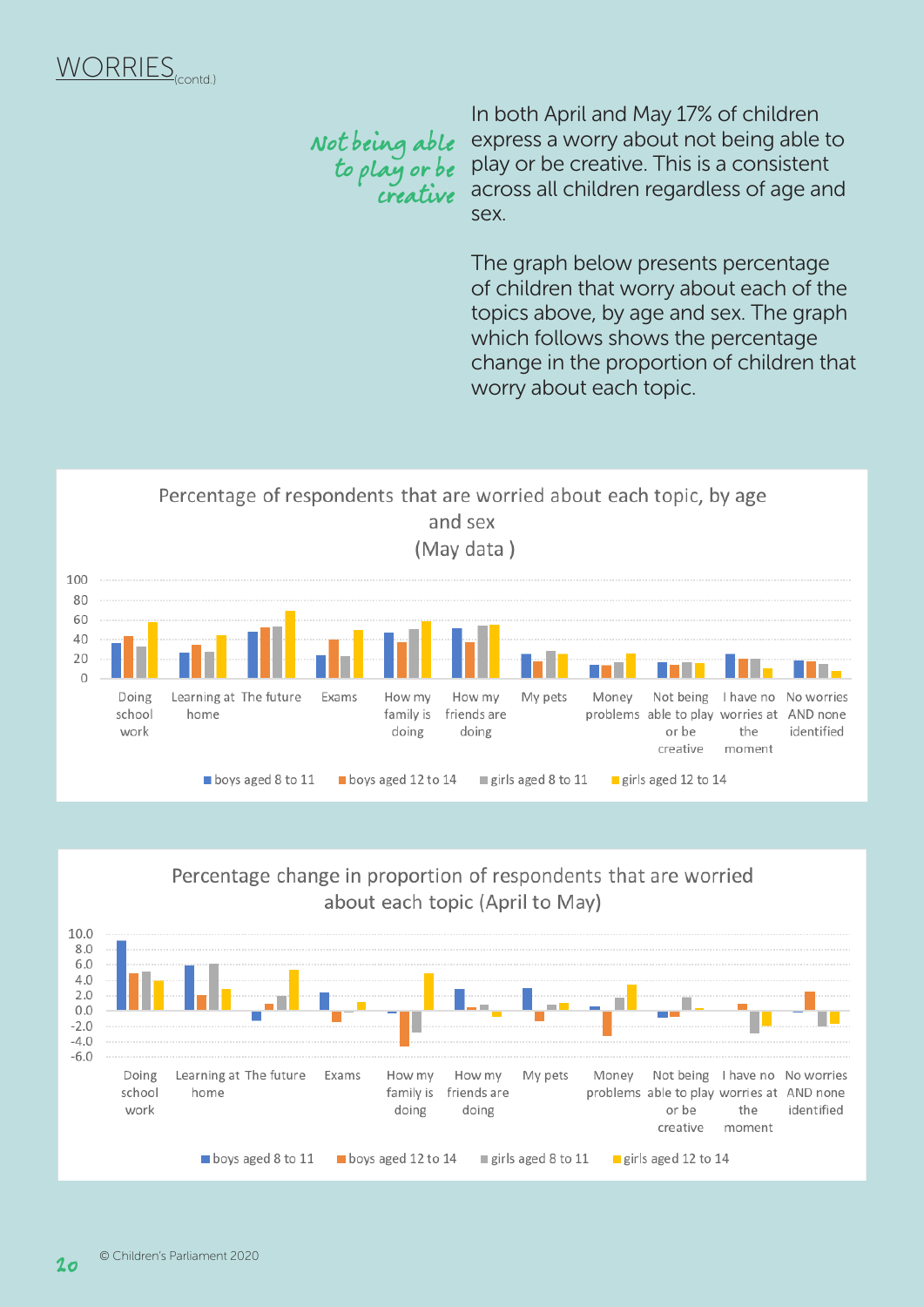Not being able to play or be creative contd.)

When asked to indicate 'worries' 16% of children in April and 15% in May indicated I have no worries at the moment. Looking at age and sex shows some difference. In May 19% of 8 to 11 year old boys indicate no worries (the same number as April), as do 15% of 8 to 11 year old girls (down 2% since April). For 12 to 14 year old boys there is an increase in numbers indicating 'no worries' from 15% in April to 18% in May. When it comes to 12 to 14 year old girls fewer indicate having no worries at the moment: 10% in April and only 8% in May.

worries

Overall, between April and May, there **Number of** is an increase in the number of worries identified by children. Girls are more likely to identify more worries than boys. In May 48% of girls identify 4 or more worries compared to 38% of boys. Older children aged 12 to 14 are also more likely to report 4 or more worries than younger children aged 8 to 11 years old: 50% compared to 40% in May.

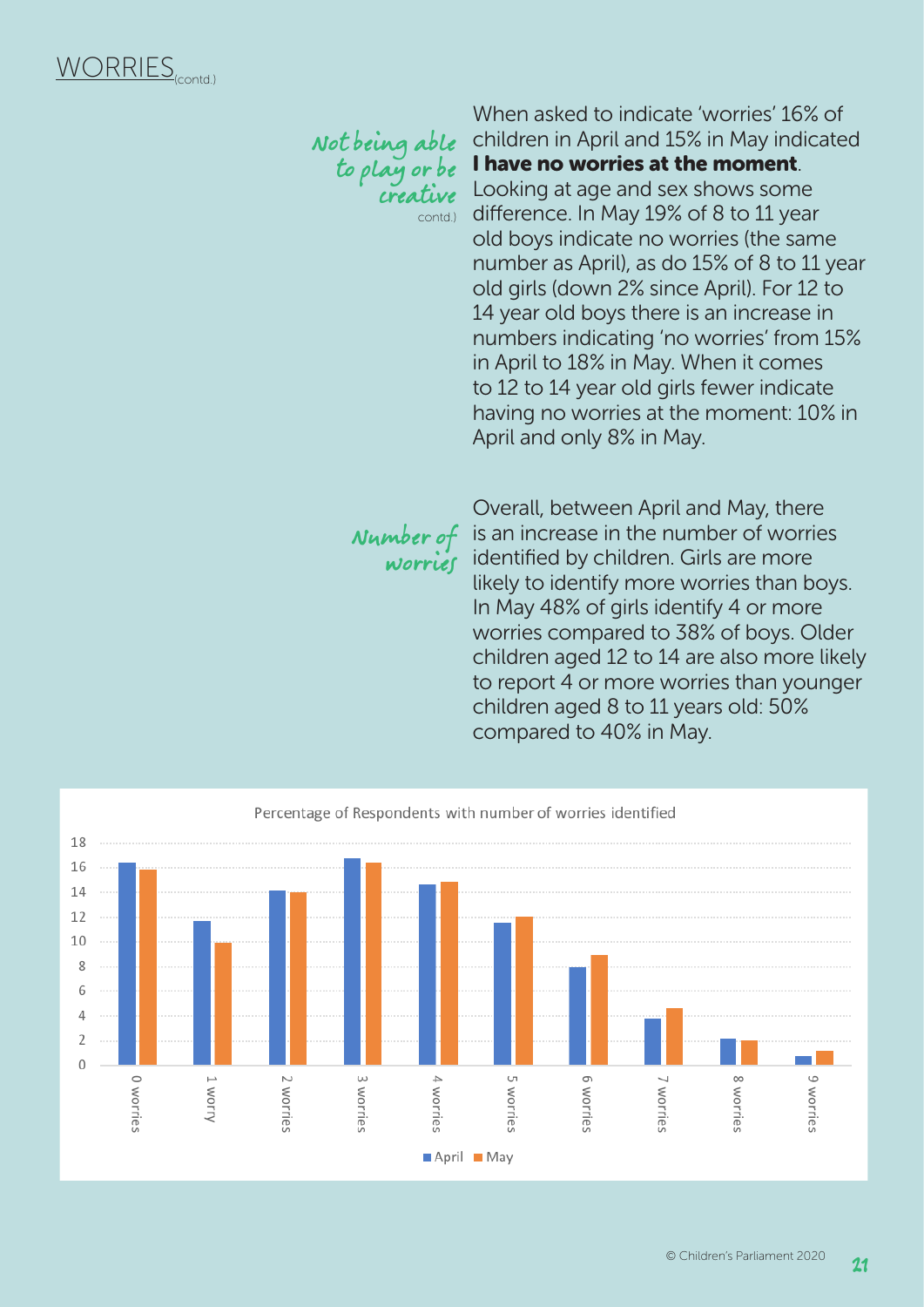## WHAT MAKES YOU FEEL GOOD AT THE MOMENT?

To provide children with the opportunity to comment on what might make them feel good during their lockdown experience the survey provides a list of things children might do or have as a resource or support at home. Below we report on results, compare April and May responses and identify where there are significant changes in terms of sex or age.

Doing school

In May 26% of children report that doing school work helps them to feel good at the moment; this is a small increase work from 25% in April. There are differences by sex, with boys showing an increase in positive responses from 21% in April to 24% in May. Girls report consistently across both months, with 29% reporting school work as something that helps. There are however significant differences in terms of age with 30% of 8 to 11 year olds reporting doing school work as helping them feel good in both April and May and only 17% of 12 to 14 year olds agreeing in April and 18% agreeing in May.

## Learning at home

May saw a small reduction in the numbers of children identifying learning at home as something that makes them feel good at the moment: 33% agree in May and 30% in April. This fall is reflected in responses from both boys (32% to 30%) and girls (34% to 32%). Age also matters in terms of responses to this question. 40% of 8 to 11 year olds report learning at home as making them feel good in April and 36% in May – while only 20% of 12 to 14 year olds report learning at home as making them feel good in both April and May.

# My parents/carers

Looking at the list of options given to children they identify parents and carers as what is most likely to make them feel good at the moment: 83% agree in April and 81% in May. Responses from girls (85%/82%) and boys (84%/82%) are similar and consistent across both April and May. There are differences between younger and older children: 87% of 8 to 11 year olds agree in April and May but fewer 12 to 14 year olds agree in April (76%) and May (73%).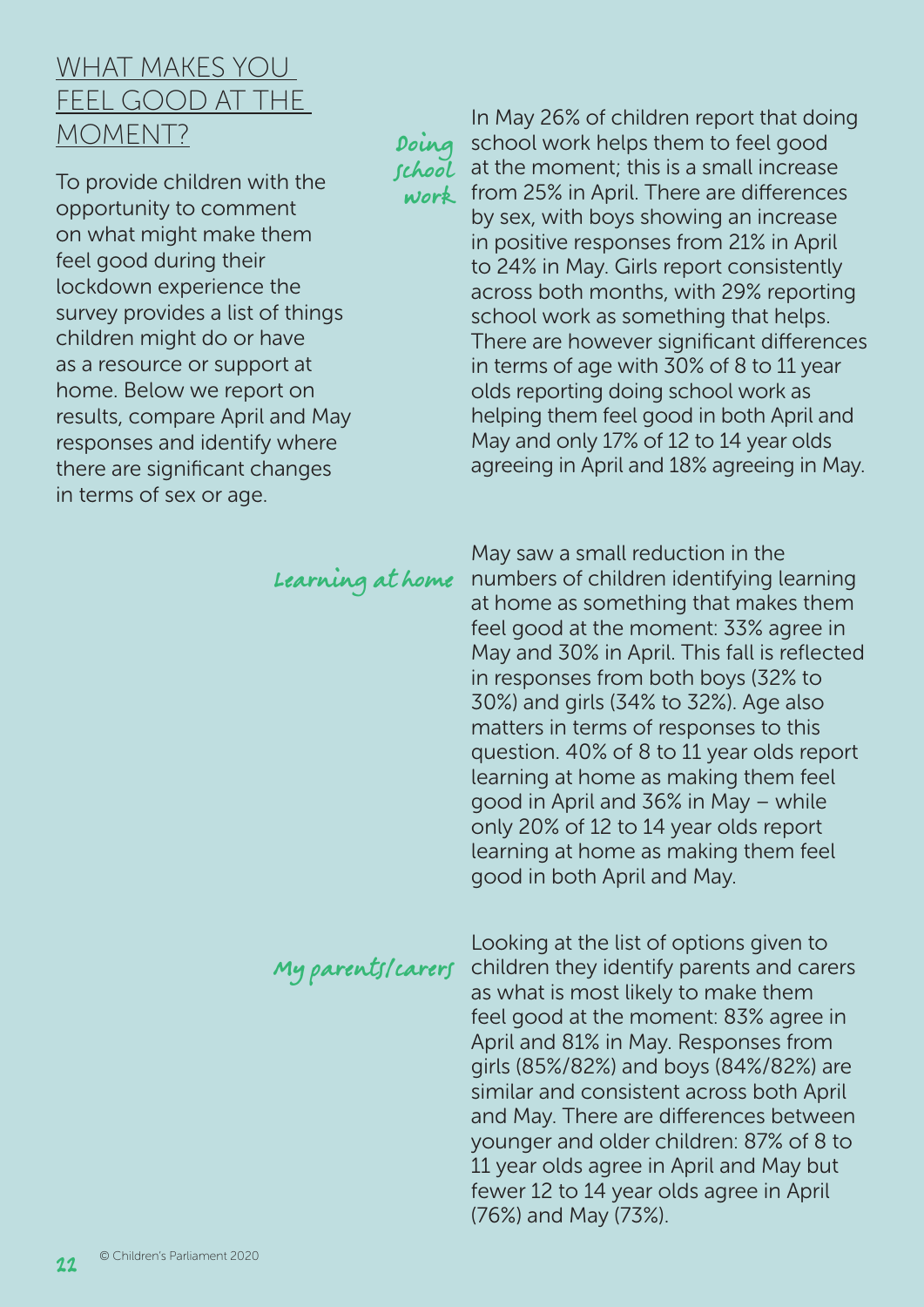## WHAT MAKES YOU FEEL GOOD AT THE MOMENT?<sub>(contd.)</sub>

My

In both April and May 60% of children identify brothers and sisters as making brothers / them feel good at the moment; for boys *fisters* 57% in May and for girls 61% in May. Younger children age 8 to 11 years old are more likely to name siblings (63% in May) compared to 12 to 14 year olds (53% in May).

Across both April and May, and looking  $My$  friends at all children, 71% of children report that friends make them feel good at the moment. This is slightly more true for girls (77% in April and 74% in May) than boys (67% in April and 70% in May). There is no difference in responses in terms of age.

May saw a rise in the numbers of children reporting pets make them feel good at the moment: from 51% in April to 54% in May. Girls report an 8% rise to 58% in May and boys a 9% rise to 56% in May; this rise was mostly among 8 to 11 year olds. My pets

In section 3 'Health' it was reported that **Exercife** there is a decline in children, especially girls, who feel that they are getting enough exercise at the moment. When asked if exercise makes them feel good at the moment 57% of children respond yes, a reduction of 5% from April. The sex and age of children is a factor here. In April 63% of boys say exercise makes them feel good, reducing to 59% in May. There is also a fall in positive responses from girls, from 62% in April to 56% in May. Age is also a factor in these responses: with a fall in positive responses from 8 to 11 year olds from 66% to 56% from April to May and for 12 to 14 year olds a reduction from 56% to 53%.